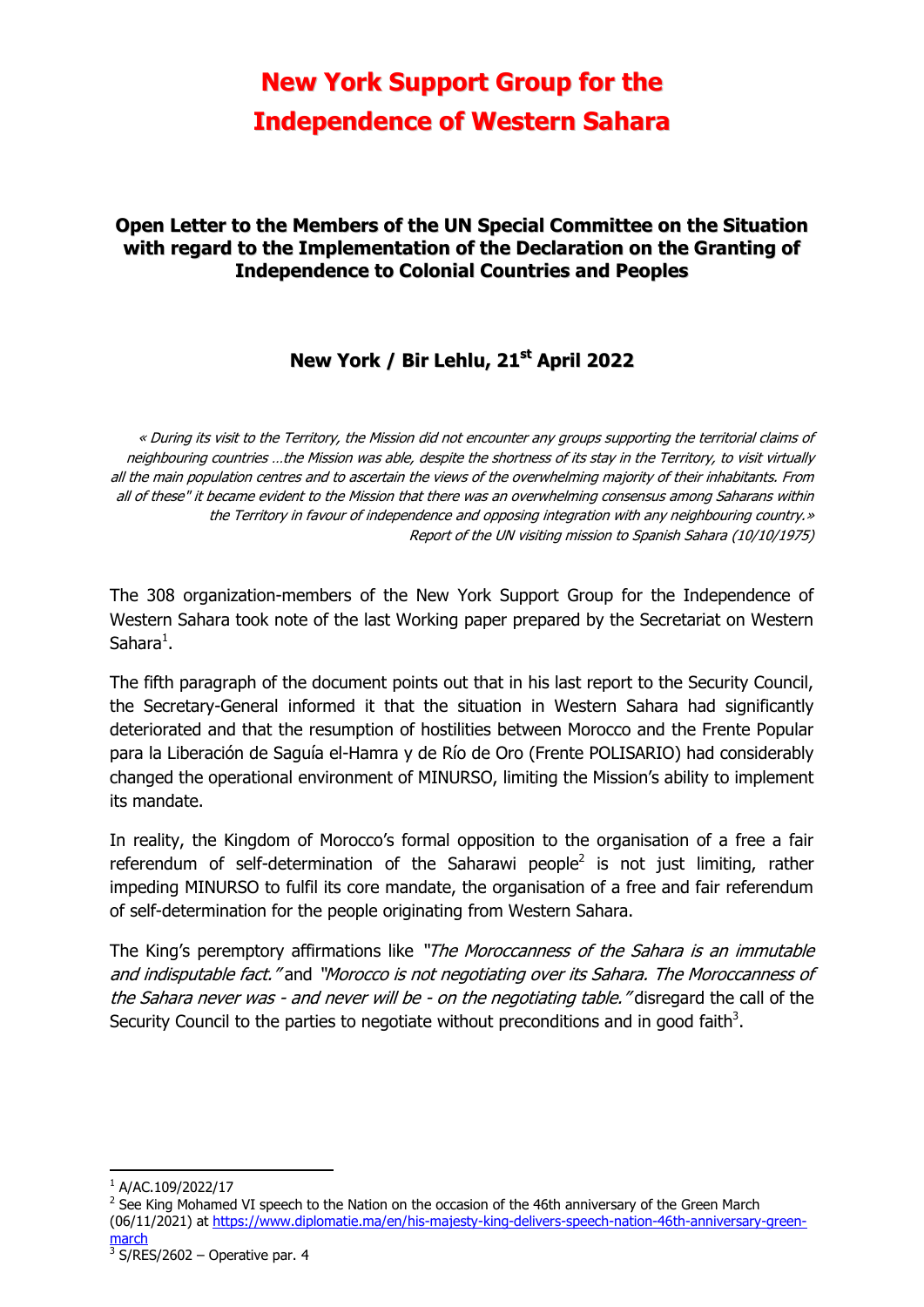The Working paper also refers to the US presidential proclamation of 10 December 2020 (par. 20) recognizing "Moroccan sovereignty over the entire Western Sahara territory", which violates the Purposes and Principles of the United Nations, as well as General Assembly resolutions 1514 (XV), 1803 (XVII) and 2625 (XXV).

The recent, similar declaration of the Spanish Prime Minister also violates international law and is particularly serious on the part of the *de jure* administering Power, which had been committed to organizing the referendum on self-determination in the 1960s and which, in the only case to date, has violated its historical and legal responsibility, thereby abandoning thousands of Spanish nationals to the armed repression of the occupying Power, the Kingdom of Morocco.

It is worth to remember the position of the Spanish authorities as presented in the report of the 1975 UN visiting mission to Spanish Sahara: "It was explained to the Mission during its discussions in Madrid that the administering Power fully subscribed to the view that the basis for decolonization of Spanish Sahara should be the free exercise by the indigenous population of its right to self-determination in accordance with the principles contained in the Declaration on the Granting of Independence to Colonial Countries and Peoples, as set out in resolution 1514 (XV)."

Paragraph 32 of the Working paper published by the Secretariat addresses the issue of the socioeconomic situation in the refugee camps and the shortage of humanitarian aid provided to the 173'000 refugees. The occupying Power's persistent lobbying of the relevant bodies of the United Nations system and the European Union to reduce this aid must be highlighted and condemned.

Furthermore, the longstanding illegal military occupation of the Non-Self-Governing Territory of Western Sahara not only affects the fundamental right to self-determination and independence of the Saharawi people, but all economic, social, cultural, civil and political rights, including their right to development, their sovereignty over natural resources and their right to peace.

In paragraph 38 of the Working paper, it is recalled that the Office of the High-Commissioner for Human Rights (OHCHR) had been unable to conduct any visits to the region for the sixth consecutive year and that lack of access by OHCHR to Western Sahara had continued to result in substantial gaps in human rights monitoring in the Territory.

It is worth emphasizing that since 2015 hundreds of independent human rights defenders, jurists, lawyers, academicians, parliamentarians and journalists have been denied access to the Non-Self-Governing Territory of Western Sahara occupied by the Kingdom of Morocco.

A refusal that was also recently opposed to the new Secretary-General Personal Envoy for Western Sahara, Mr. Steffan de Mistura.

The longstanding illegal military occupation of the Non-Self-Governing Territory of Western Sahara has been the cause, and continues to be the cause, of systematic and serious breaches of International Humanitarian Law that may amount to war crimes and crimes against humanity for which, sooner or later, the responsible have to account.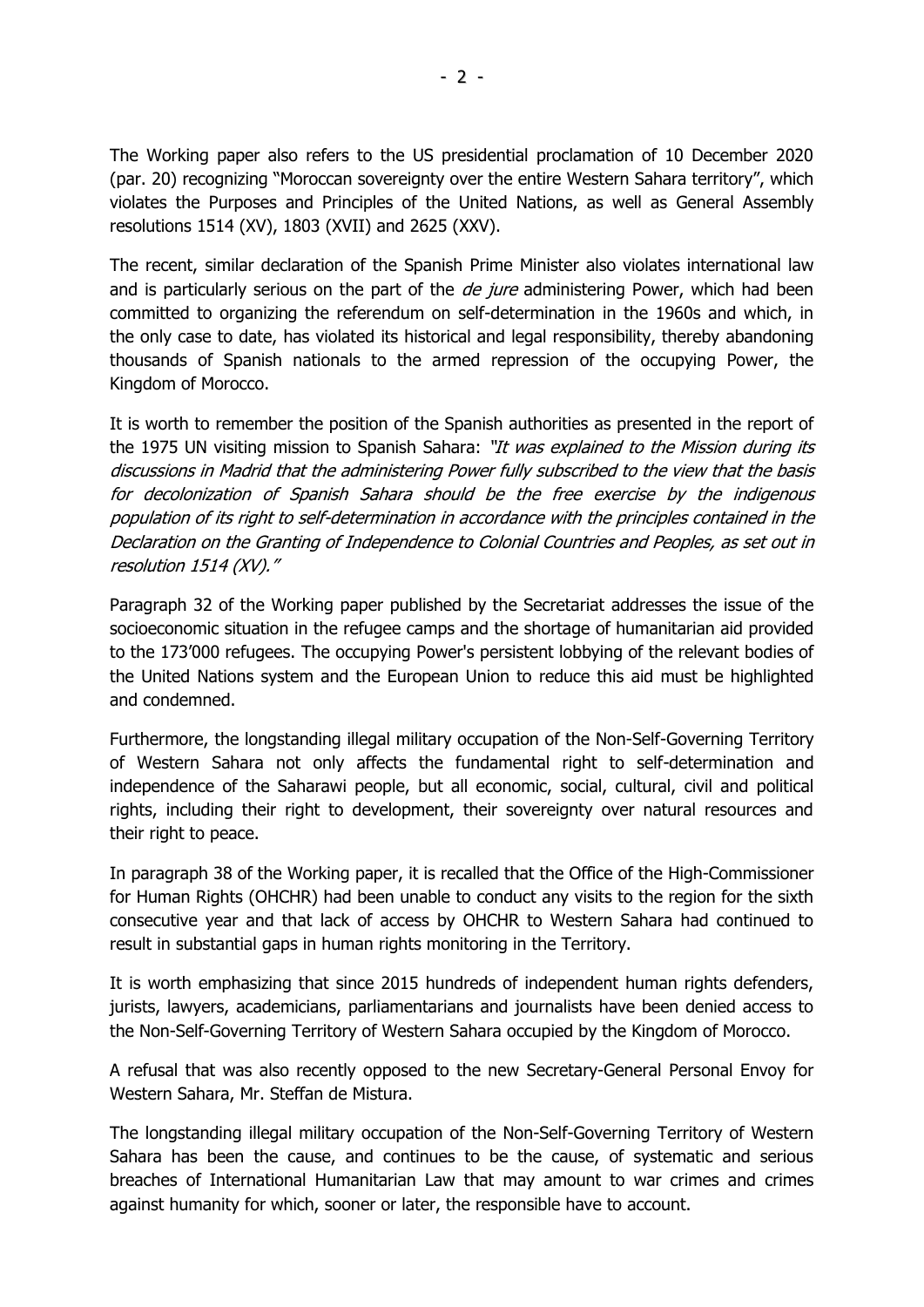Paragraph 44 of the Working paper reminds that the Secretary-General remained confident that a solution was possible and that now more than ever, finding a just, lasting and mutually acceptable political solution that would provide for the self-determination of the people of Western Sahara requires strong political will from the parties, as well as from the international community.

The Kingdom of Morocco's political will and that of the Permanent members of the Security Council are instrumental to find a solution in accordance with international law and all provisions related to the Non-Self-Governing Territories.

But in this particular context of a Non-Self-Governing Territory that has not an acting administering Power and which is under illegal military occupation, the UN Special Committee on the Situation with regard to the Implementation of the Declaration on the Granting of Independence to Colonial Countries and Peoples should also fully assume its responsibilities and act with a strong political will.

The Special Committee has been entrusted by the General Assembly<sup>4</sup> with the task to make suggestions and recommendations on the progress and extent of the implementation of the Declaration on the Granting Independence to Colonial Countries and Peoples.

The Special Committee cannot limits itself to a role of spectator, listening year after year some dozens petitioners. The 1975 mission dispatched to the Non-Self-Governing Territory of Western Sahara, before the invasion of the Territory by the Kingdom of Morocco, made a substantial contribution in the self-determination process of the Saharawi people, which was disrupted by the Moroccan invasion of the Territory.

The 308 undersigning organization-members of the New York Support Group for the Independence of Western Sahara call upon:

- $\triangleright$  the Secretariat to provide the members of the Special Committee with all the elements of assessment of the situation in the occupied Non-Self-Governing Territory of Western Sahara, including all relevant human rights and humanitarian considerations, taking in due consideration the fact that the majority of the Territory is under illegal military occupation;
- $\triangleright$  the Members of the UN Special Committee on the Situation with regard to the Implementation of the Declaration on the Granting of Independence to Colonial Countries and Peoples to fully assume their responsibilities towards the people of Western Sahara and
- $\triangleright$  to consider dispatching a new visiting mission to Western Sahara, after 46 years of illegal military occupation of the Territory.

\*\*\*\*\*\*\*\*\*\*\*\*\*

**<sup>.</sup>** <sup>4</sup> General Assembly resolution 1654 (XVI), 27 November 1961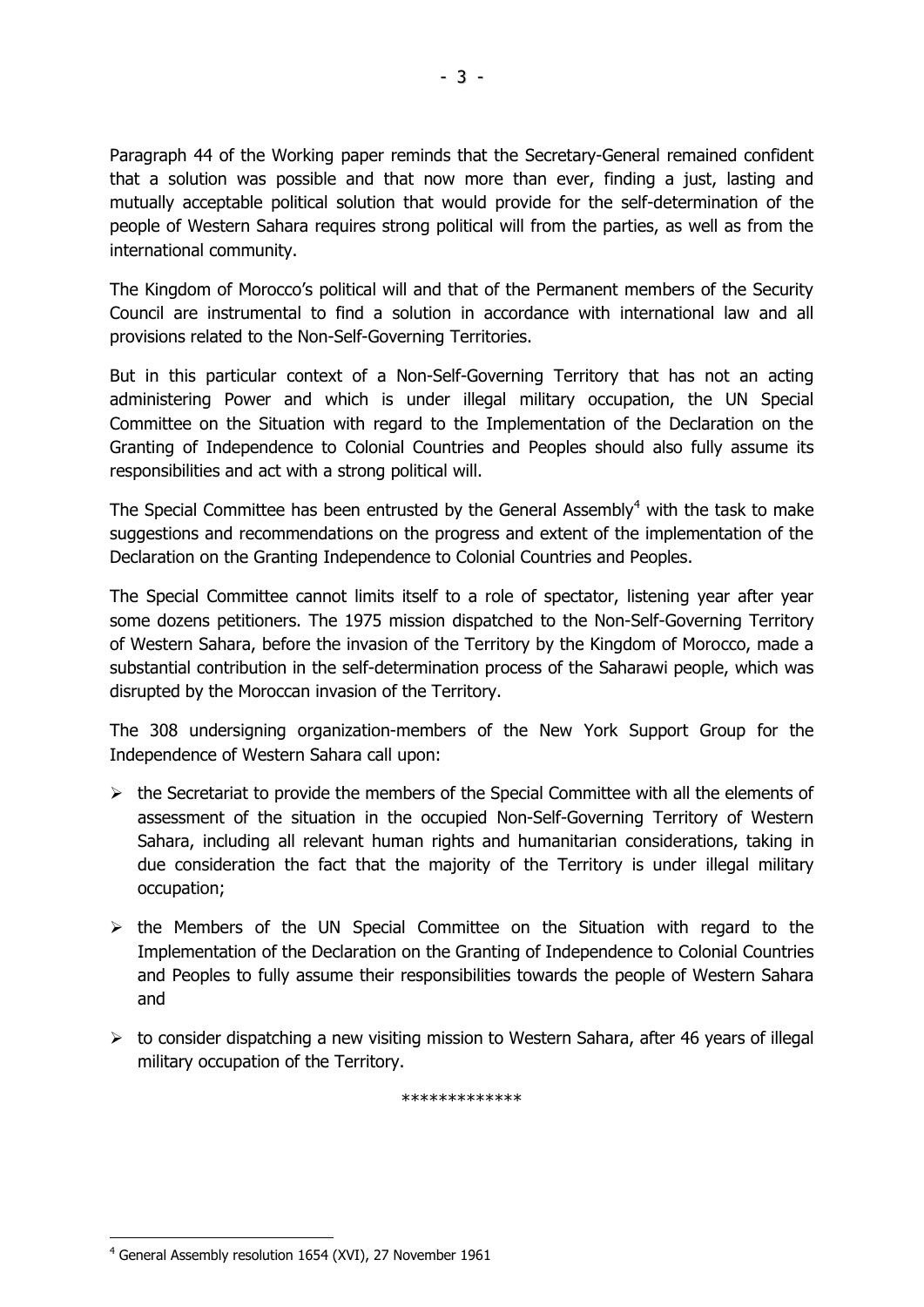#### **Contacts:**

Abba El Haissan – President Vanessa Ramos – President Saharawi National Commission of American Association of Jurists (AAJ) Human Rights (CONASADH) +19173593295 (whatsapp) [ujsahara@gmail.com](mailto:ujsahara@gmail.com)

+213-655366853 (whatsapp) [vanessa.ramos.pr2019@gmail.com](mailto:vanessa.ramos.pr2019@gmail.com)

### **SIGNATORIES**

ACAT Nyonsais-Baronnies, Acció Solidària amb el Sàhara, Acción Solidaria Aragonesa (ASA), Africa Solidarity for Sahrawi, African Hungarian Unión, African Law Foundation (AFRILAW), Afrika Netzwerk Bremen e.V., Agrupación Chilena de Ex Presos poíticos, Alliance de l'Europe centrale et orientale de solidarité avec le peuple Sahraoui, American Association of Jurists (AAJ)\*, Amigos por un Sahara Libre, ARCI Città Visibili, A.R.S.P.S. - Rio de Oro, Artisans du Monde Vaison la Romaine / Pain et Liberté, Asocición ALOUDA de Amigos del pueblo saharaui de Altoaragón, Asociación Amal Centro Andalucía, Asociación Amal Nanclares, Asociación Amigos del Pueblo Saharaui del Campo de Gibraltar (FANDAS), Asociación Amigos del Pueblo Saharaui de Toledo, Asociación de Amigos y Amigas de la R.A.S.D. de Álava, Asociación de Amistad con el Pueblo Saharaui de Albacete, Asociación de Amistad con el Pueblo Saharaui de Sevilla, Asociación de Apoyo al Pueblo Saharaui de Jaén, Asociación ARDI HURRA, Asociación Asturiana de Solidaridad con el Pueblo Saharaui, Asociación Awlad El Mezna Murcia, Asociación Baha Malaga, Asociación Banat Saguia y Wad Dahab, Asociación Canaria de Amistad con el Pueblo Saharaui (ACAPS), Asociación Canaria de Solidaridad con el Pueblo Saharaui, Asociación Chilena de Amistad con la República Arabe Saharaui Democrática, Asociación Colombiana de Amistad con el Pueblo Saharaui, Asociación de la Comunidad Saharaui en Argon (ACSA), Asociación Concordia Tenerife, Asociación Convsol Amurrio, Asociación Cultural Peruano Saharaui, Asociación de Discapacitados Saharauis, Asociación Doctora Beituha, Asociación Ecuatoriana de Amistad con el Pueblo Saharaui (AEAPS), Asociación Enour, Asociación Española para el Derecho Internacional de los Derechos Humanos (AEDIDH)\*, Asociación de Familiares de Presos y Desaparecidos Saharauis (AFAPREDESA), Asociación por la Justicia y los Derechos Humanos, Asociación de Médicos Saharaui en España, Asociación Mexicana de Amistad con la República Árabe Saharaui A.C. (AMARAS), Asociación Navarra de Amigos y Amigas de la R.A.S.D. (ANARASD), Asociación Navarra de Amigos y Amigas del Sahara (ANAS), Asociación Panameña Solidaria con la Causa saharaui (APASOCASA), Asociación Pro Derechos Humanos de España (APDHE), Asociación Profesional de Abogados Saharauis en España (APRASE), Asociación por la Protección de los Presos Saharaui en las Cárceles Marroquí, Asociación Rimal Sáhara-Tormes, Asociación Riojana de Amigos de la R.A.S.D., Asociación Sahara Euskadi Vitoria, Asociación Sahara Gasteiz Vitoria, Asociación Sahara Ihsan, Asociación Saharaui contra la Tortura, Asociación Saharaui para la Protección de los Derechos Humanos y los Recursos naturales, Asociación Saharaui para la Protección y Difusión del Patrimonio cultural Saharaui, Asociación de Saharauis en Alicante, Asociación de Saharauis en Ávila, Asociación de Saharauis en Bal, Asociación de Saharauis en Fuerteventura, Asociación de Saharauis en Grenada, Asociación de Saharauis en Jerez de la Frontera, Asociación de Saharauis en Lebrija, Asociación de Saharauis en Tenerife, Asociación de Saharauis en Valdepeñas, Asociación Sidemu Mojtar Estepona, Asociación Tawasol Lludio, Asociación Um Draiga de Zaragoza, Asociación Venezolana de Solidaridad con el Sáhara (ASOVESSA), Asociación de Víctimas de Minas (ASAVIM), Asociación de Zamur Valencia, Associação Amigos e Solidaridade ao Povo Saharaui (ASAHARA), Associação de Amizade Portugal - Sahara Ocidental (AAPSO), Associació d'Amics del Poble Sahrauí de les Iles Balears, Association des Amis de la RASD (France), Association de la Communauté Sahraouie en France, Association Culture Sahara, Association culturelle Sahraouie en France, Association des Femmes Sahraouies en France, Association Française d'Amitié et de Solidarité avec les Peuples d'Afrique (AFASPA), Association of Humanitarian Lawyers, Association Mauritanienne pour la Promotion du Droit\*, Association Mauritanienne pour la Transparence et le Développement – ATED\*, Association for the Monitoring of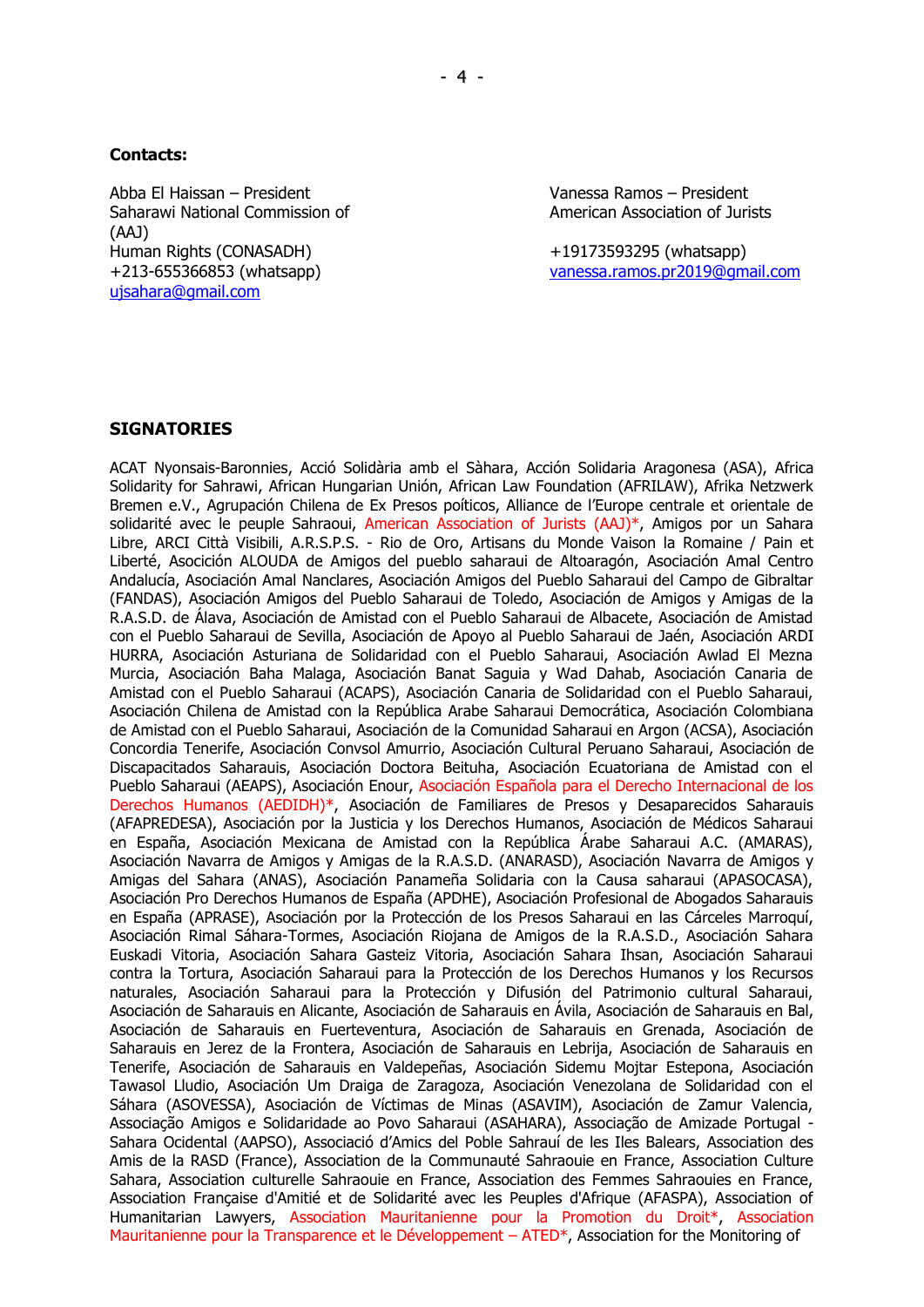Resources and for the Protection of the Environment in Western Sahara (AMRPENWS), Association Nationale des Echanges entre Jeunes (ANEJ)\*, Association pour un Référendum libre et régulier au Sahara occidental (ARSO), Association Sahara Matinba Bruxelles, Association Sahraouie des Victimes des Violations Graves des Droits de l'Homme Commises par l'Etat Marocain (ASVDH), Association des Sahraouis en Belgique, Association des Sahraouis de Bordeaux, Association des Sahraouis du Centre de la France, Association des Sahraouis de Les Mureaux, Association des Sahraouis de Mantes-la-Jolie, Association des Sahraouis de Montauban, Association des Sahraouis de Perigueux, Association pour la Sauvegarde de l'Environnement au Sahara occidental (ASESO), Association de Solidarité avec le Peuple Sahraoui (ASPS), Association de la Vie Maghrébine pour la Solidarité et le Développement (AVMSD), Associazione bambini senza confini, Associazione culturale "Cinema e diritti", Associazione Jaima Sahrawi per una soluzione giusta e non violenta nel Sahara Occ., Associazione Nazionale di Solidarietà con il Popolo Saharaui, Australia Western Sahara Association (AWSA), attac Hungarian, Bentili Media Center, Bremer Informationszentrum für Menschenrechte und Entwicklung (biz), Bureau International pour le Respect des Droits Humains au Sahara occidental (BIRDHSO), Campaña Saharaui para la sensibilisación sobre el peligro

de Minas (SCBL), Cantabria por el Sáhara, Central Unitaria de Trabajadores de Chile, Centro Brasileiro de Solidaridad con los Pueblos y Lucha por la Paz, CEBRAPAZ, Centro de Documentación en Derechos Humanos "Segundo Montes Mozo S.J." (CSMM), Centro Saharaui por la Salvaguardia de la Memoria, Colectivo Saharaui en Estepona, Colectivo Saharaui en Gipuzkoa, Colectivo Saharaui en Jaén, Colectivo Saharaui en Lanzarote, Collectif des Défenseurs Saharaouis des droits de l'homme (CODESA), Comisión Ecuménica de Derechos Humanos de Ecuador (CEDHU), Comisión General Justicia y Paz, Comisión Media Independientes, Comisión Nacional de los Derechos Humanos de la República Dominicana (CNDH-RD), Comisión Nacional Saharaui por los Derechos Humanos (CONASADH), Comitato "Selma2.0"-odv, Comité d'Action et de Réflexion pour l'Avenir du Sahara Occidental, Comité de Amistad con el pueblo Saharaui – Argentina, Comité de Apoyo por el Plano de Paz y la Protección de los Recursos Naturales en el Sáhara Occidental, Comité Belge de soutien au Peuple Sahraoui, Comité de Defensa del Derecho de Autodeterminación (CODAPSO), Comité de Familiares de los 15 Jóvenes Secuestrados, Comité de Familiares de Mártires y Desaparecidos, Comité de Familiares de los Presos Políticos Saharauis, Comité de Jumelage et d'Echange Internationaux / Gonfreville l'Orcher, Comité de Protección de los Defensores Saharauis – Freedom Sun, Comité de Protección de los Recursos Naturales, Comité Saharaui de Defensa de Derechos Humanos (Glaimim), Comité Saharaui de Defensa de Derechos Humanos (Smara), Comité Saharaui de Defensa de Derechos Humanos (Zag), Comité Saharaui por el Monitereo de los Derechos Humanos (Assa), Comité de Solidaridad Oscar Romero, Comité de soutien au Plan de Résolution Onusien et pour la protection des Ressources Naturelles au Sahara Occidental, Comité Suisse de soutien au Peuple Sahraoui, Comité de Victimas de Agdaz y Magouna, Comunidad Saharaui en Aragón, Comunidad Saharaui en Asturias, Comunidad Saharaui en Balmaseda, Comunidad Saharaui en Cantabria, Comunidad Saharaui en Castilla y León, Comunidad Saharaui en Castilla la Mancha, Comunidad Saharaui en Catalunya, Comunidad Saharaui en Cordoba, Comunidad Saharaui en Jerez y Cadiz, Comunidad Saharaui en La Rioja, Comunidad Saharaui en Las Palmas, Comunidad Saharaui en Madrid, Comunidad Saharaui en Murcia, Comunidad Saharaui en Navarra, Coordinadora de Asociaciones de Solidaridad con el Pueblo Saharaui de la Provincia de Alicante, Coordinadora Estatal de Asociaciones Solidarias con el Sáhara (CEAS – Sáhara), Coordinadora de Gdeim Izik para un Movimiento Pacífico, Coordinadora de los Graduados Saharauis Desempleados, Coordinadora d´Organizacións No-Governamentals de Cooperaciò al Desenvolupament (CONGDIB), Coordinadora de las ONGs en Aaiún, Coordinadora Saharaui de Derechos Humanos de Tantan, Corriente Peronista Descamisados, Croatia Solidarity Committee with Western Sahara, Cultures of Resistence Network; December Twelfth Movement International Secretariat\*, Der Elefant e.V., Diaspora Saharaui en Bizkaia Disabi, Emmaus Åland, Emmaus Stockholm, Equipe Média, European Association of Lawyers for Democracy and World Human Rights (ELDH), Federació ACAPS de Catalunya, Federació d'Associacions de Solidaritat amb el Poble Sahrauí del País Valencià, Federación Andaluza de Asociaciones Solidarias con el Sahara (FANDAS), Federación de Asociaciones de Amigos del Pueblo Saharaui de Extremadura (FEDESAEX), Federación de la Comunidad de Madrid de Asociaciones Solidarias con el Sahara (FEMAS Sahara), Federación Deportistas Saharauis en España, Federación Estatal de Instituciones Solidarias con el Pueblo Saharaui (FEDISSAH), Federación Internacional Pro Derechos Humanos-España, Fédération sportive des Sahraouis en France, FEMAS – Madrid, Festival del cinema dei diritti umani di Napoli, Fondation Frantz Fanon, Forum Futuro de la Mujer Saharaui, Freehearts Africa Reach Out Foundation (FAROF)\*, Freiheit für die Westsahara e.V., Friends of Western Sahara Japan, Fundación Constituyente XXI, Fundación Mundubat, Fundación Sahara Libre-Venezuela, Fundación Sahara occidental - Portugal,